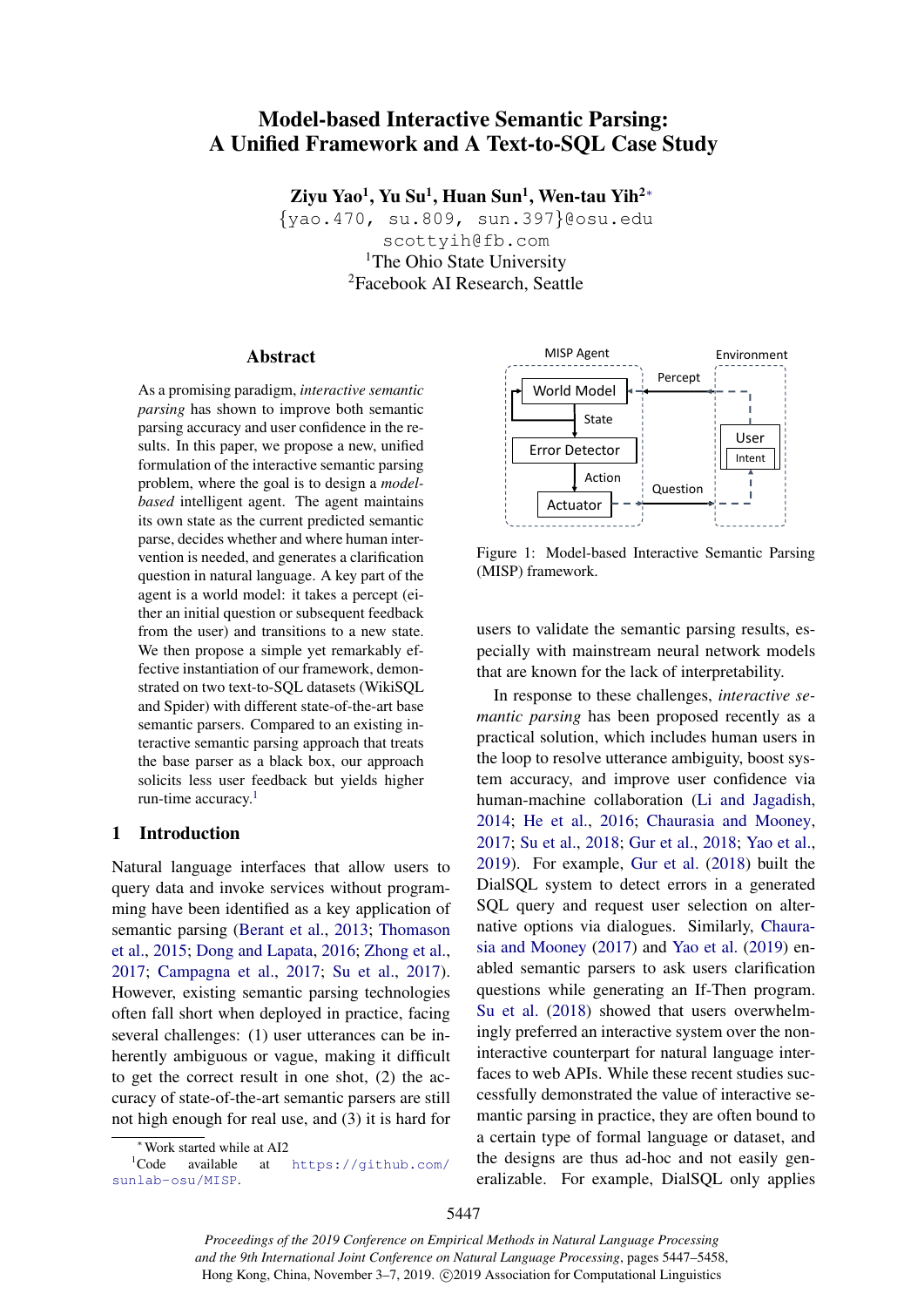to SQL queries on the WikiSQL dataset (Zhong et al., 2017), and it is non-trivial to extend it to other formal languages (e.g.,  $\lambda$ -calculus) or even just to more complex SQL queries beyond the templates used to construct the dataset.

Aiming to develop a general principle for building interactive semantic parsing systems, in this work we propose model-based interactive semantic parsing (MISP), where the goal is to design a *model-based intelligent agent* (Russell and Norvig, 2009) that can interact with users to complete a semantic parsing task. Taking an utterance (e.g., a natural language question) as input, the agent forms the semantic parse (e.g., a SQL query) in steps, potentially soliciting user feedback in some steps to correct parsing errors. As illustrated in Figure 1, a MISP agent maintains its *state* as the current semantic parse and, via an *error detector*, decides whether and where human intervention is needed (the *action*). This action is performed by a *question generator* (the *actuator*), which generates and presents to the user a humanunderstandable question. A core component of the agent is a *world model* (Ha and Schmidhuber, 2018) (hence *model-based*), which incorporates user feedback from the environment and transitions to a new agent state (e.g., an updated semantic parse). This process repeats until a terminal state is reached. Such a design endows a MISP agent with three crucial properties of interactive semantic parsing: (1) being *introspective* of the reasoning process and knowing when it may need human supervision, (2) being able to *solicit user feedback* in a human-friendly way, and (3) being able to *incorporate user feedback* (through state transitions controlled by the world model).

The MISP framework provides several advantages for designing an interactive semantic parser compared to the existing ad-hoc studies. For instance, the whole problem is conceptually reduced to building three key components (i.e., the world model, the error detector, and the actuator), and can be handled and improved separately. While each component may need to be tailored to the specific task, the general framework remains unchanged. In addition, the formulation of a modelbased intelligent agent can facilitate the application of other machine learning techniques like reinforcement learning.

To better demonstrate the advantages of the MISP framework, we propose a simple yet re-

markably effective instantiation for the text-to-SQL task. We show the effectiveness of the framework based on three base semantic parsers (SQLNet, SQLova and SyntaxSQLNet) and two datasets (WikiSQL and Spider). We empirically verified that with a small amount of targeted, testtime user feedback, interactive semantic parsers improve the accuracy by 10% to 15% absolute. Compared to an existing interactive semantic parsing system, DialSQL (Gur et al., 2018), our approach, despite its much simpler yet more general system design, achieves better parsing accuracy by asking only half as many questions.

## 2 Background & Related Work

Semantic Parsing. Mapping natural language utterances to their formal semantic representations, semantic parsing has a wide range of applications, including question answering (Berant et al., 2013; Dong and Lapata, 2016; Finegan-Dollak et al., 2018), robot navigation (Artzi and Zettlemoyer, 2013; Thomason et al., 2015) and Web API calling (Quirk et al., 2015; Su et al., 2018). The target application in this work is text-to-SQL, which has been popularized by the WikiSQL dataset (Zhong et al., 2017). One of the top-performing models on WikiSQL is SQLNet (Xu et al., 2017), which leverages the pre-defined SQL grammar sketches on WikiSQL and solves the SQL generation problem via "slot filling." By augmenting SQLNet with a table-aware BERT encoder (Devlin et al., 2019) and by revising the value prediction in WHERE clauses, SQLova (Hwang et al., 2019) advances further the state of the art. Contrast to WikiSQL, the recently released Spider dataset (Yu et al., 2018c) focuses on complex SQL queries containing multiple keywords (e.g., GROUP BY) and may join multiple tables. To handle such complexity, Yu et al. (2018b) proposed SyntaxSQLNet, a syntax tree network with modular decoders, which generates a SQL query by recursively calling a module following the SQL syntax. However, because of the more realistic and challenging setting in Spider, it only achieves 20% in accuracy.

We experiment our MISP framework with the aforementioned three semantic parsers on both WikiSQL and Spider. The design of MISP allows naturally integrating them as the base parser. For example, when SQLNet fills a sequence of slots to produce a SQL query, a "state" in MISP corresponds to a partially generated SQL query and it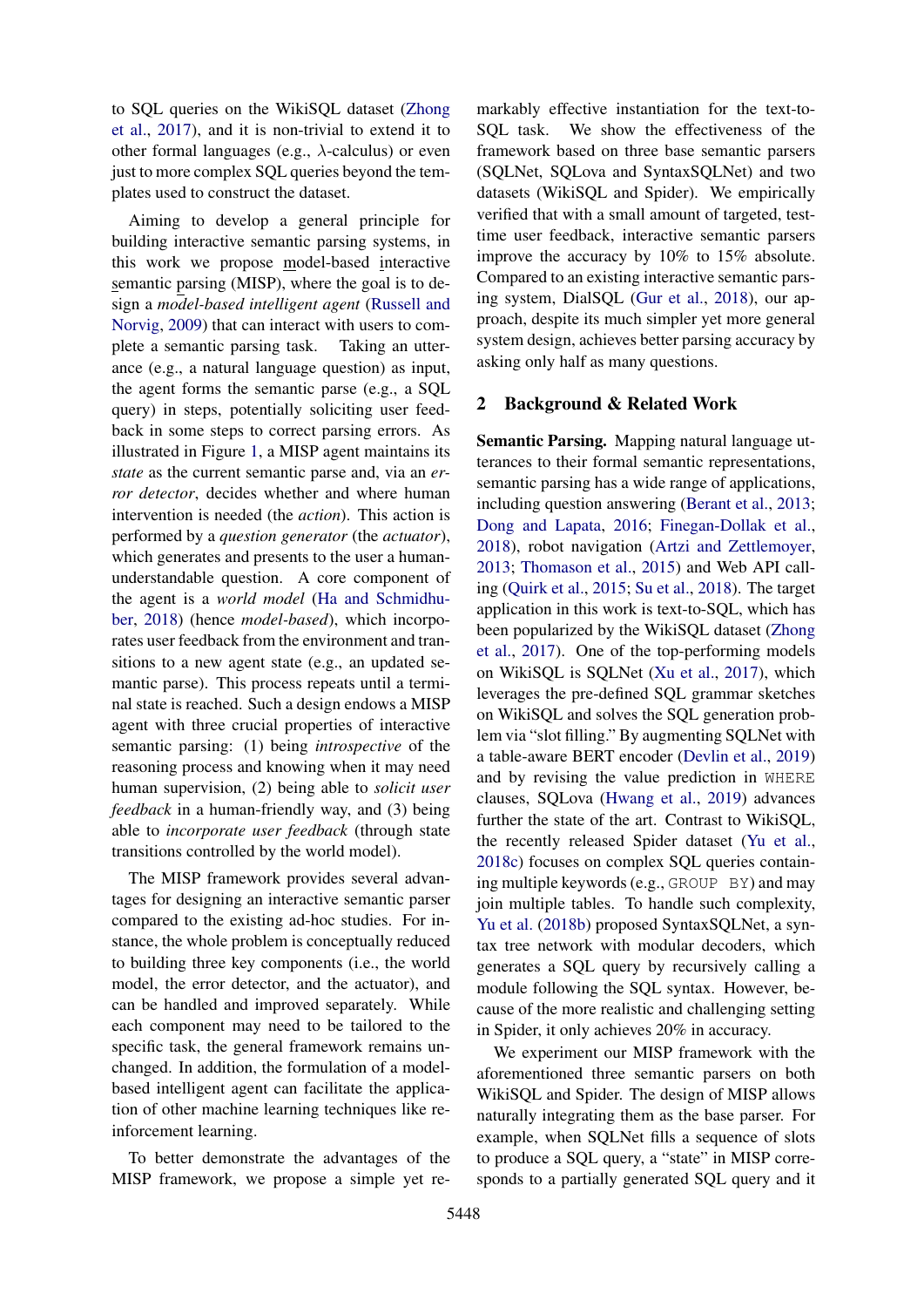transitions as SQLNet fills the next slot.

Interactive Semantic Parsing. To enhance parsing accuracy and user confidence in practical applications, interactive semantic parsing has emerged as a promising solution (Li and Jagadish, 2014; He et al., 2016; Chaurasia and Mooney, 2017; Su et al., 2018; Gur et al., 2018; Yao et al., 2019). Despite their effectiveness, existing solutions are somewhat ad-hoc and bound to a specific formal language and dataset. For example, DialSQL (Gur et al., 2018) is curated for WikiSQL, where SQL queries all follow the same and given grammar sketch. Similarly, (Yao et al., 2019) relies on a pre-defined two-level hierarchy among components in an If-Then program and cannot generalize to formal languages with a deeper structure. In contrast, MISP aims for a general design principle by explicitly identifying and decoupling important components, such as error detector, question generator and world model. It also attempts to integrate and leverage a strong base semantic parser, and transforms it to a natural interactive semantic parsing system, which substantially reduces the engineering cost.

## 3 Model-based Interactive Semantic Parsing

We now discuss the MISP framework (Figure 1) in more detail. Specifically, we highlight the function of each major building block and the relationships among them, and leave the description of a concrete embodiment to Section 4.

Environment. The *environment* consists of a user with a certain intent, which corresponds to a semantic parse that the user expects the agent to produce. Based on this intent, the user gives an initial natural language utterance  $u_0$  to start a semantic parsing *session* and responds to any clarification question from the agent with feedback  $u_t$  at interaction turn t.

Agent State. The *agent state* s is an agent's internal interpretation of the environment based on all the available information. A straightforward design of the agent state is as the currently predicted semantic parse. It can also be endowed with meta information of the parsing process such as prediction probability or uncertainty to facilitate error detection.

World Model. A key component of a MISP agent is its *world model* (Ha and Schmidhuber, 2018),

which compresses the historical percepts throughout the interaction and predicts the future based on the agent's knowledge of the world. More specifically, it models the transition of the agent state,  $p(s_{t+1}|s_t, u_t)$ , where  $u_t$  is the user feedback at step t and  $s_{t+1}$  is the new state. The transition can be deterministic or stochastic.

Error Detector. A MISP agent introspects its state and decides whether and where human intervention is needed. The *error detector* serves this role. Given the current state  $s_t$  (optionally the entire interaction history) and a set of *terminal states*, it decides on an *action*  $a_t$ : If the agent is at a terminal state, it terminates the session, executes the semantic parse, and returns the execution results to the user; otherwise, it determines a span in the current semantic parse that is likely erroneous and passes it, along with necessary context information needed to make sense of the error span, to the actuator.

Actuator. An *actuator* has a user-facing interface and realizes an agent's actions in a user-friendly way. In practice, it can be a natural language generator (NLG) (He et al., 2016; Gur et al., 2018; Yao et al., 2019) or an intuitive graphical user interface (Su et al., 2018; Berant et al., 2019), or the two combined.

## 4 MISP-SQL: An Instantiation of MISP for Text-to-SQL

Under the MISP framework, we design an interactive semantic parsing system (Figure 2), named MISP-SQL, for the task of text-to-SQL translation. MISP-SQL assumes a base text-to-SQL parser and leverages it to design the world model and the error detector. The world model is essentially a wrapper that takes the user input and changes the behavior of the base semantic parser (e.g., by changing the probability distribution or removing certain prediction paths). The error detector makes decisions based on the *uncertainty* of the predictions: if the parser is uncertain about a prediction, it is more likely to be an error. The actuator is a template-based natural language question generator developed for the general SQL language. Figure 2 shows an example of the MISP-SQL agent.

#### 4.1 Agent State

For ease of discussion, we assume the base parser generates the SQL query by predicting a sequence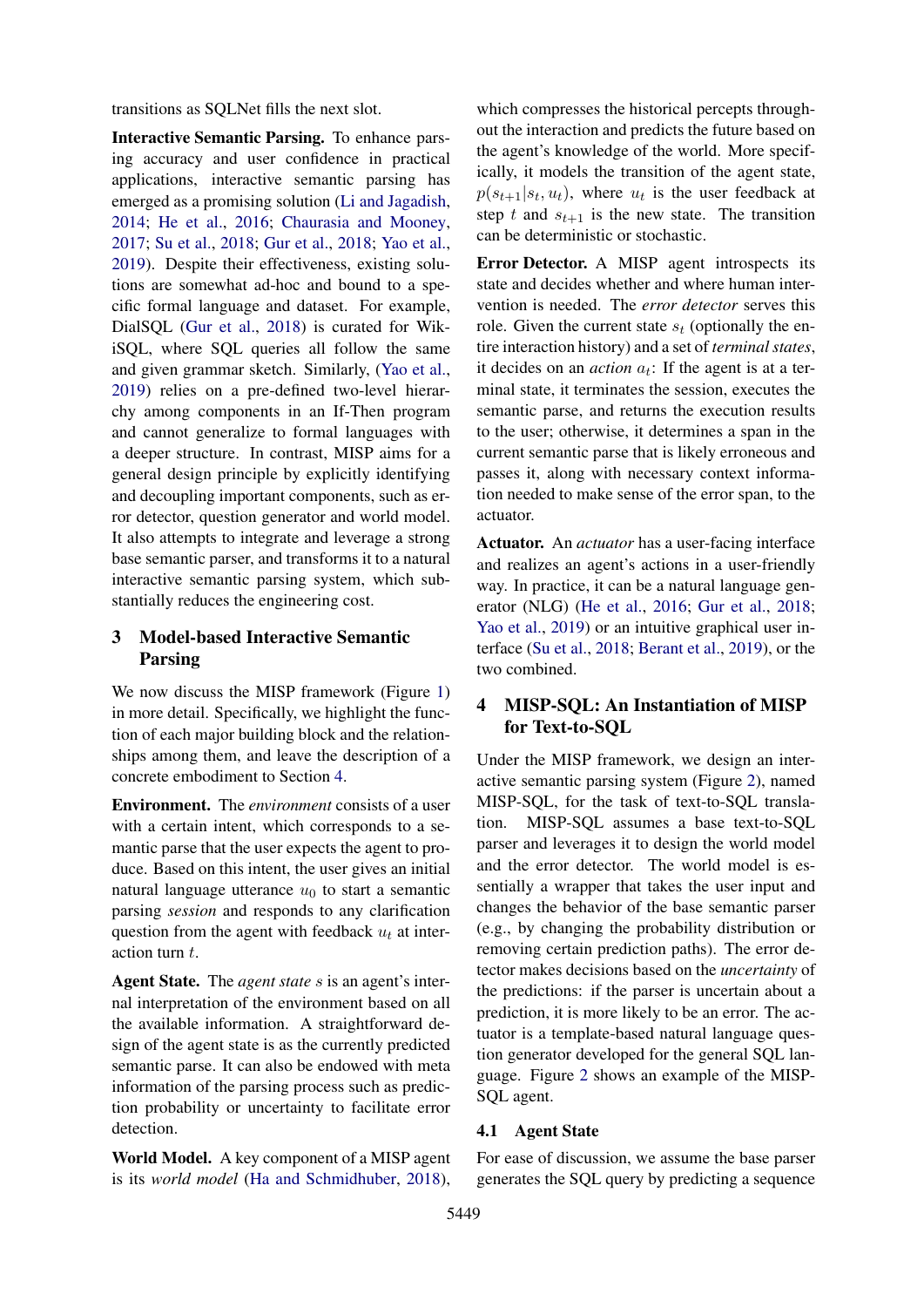of SQL components,<sup>2</sup> as in many state-of-theart systems (Xu et al., 2017; Wang et al., 2018; Yu et al., 2018a; Hwang et al., 2019). Agent state  $s_t$  is thus defined as a *partial* SQL query, i.e.,  $s_t = \{o_1, o_2, ..., o_t\}$ , where  $o_t$  is the predicted SQL component at time step  $t$ , such as SELECT place in Figure 2. What constitutes a SQL component is often defined differently in different semantic parsers, but typically dictated by the SQL syntax. To support introspection and error detection, each prediction is associated with its uncertainty, which is discussed next.

#### 4.2 Error Detector

The error detector in MISP-SQL is introspective and greedy. It is introspective because it examines the uncertainty of the predictions as opposed to the predictions themselves. On the other hand, it is greedy because its decisions are solely based on the last prediction  $o_t$  instead of the entire state  $s_t$ .

We experiment with two uncertainty measures, based on the probability of  $o_t$  estimated by the base semantic parser, as well as its standard deviation under Bayesian dropout (Gal and Ghahramani, 2016), respectively.

Probability-based Uncertainty. Intuitively if the base semantic parser gives a low probability to the top prediction at a step, it is likely uncertain about the prediction. Specifically, we say a prediction  $o_t$ needs user clarification if its probability is lower than a threshold  $p^*$ , i.e.,

$$
p(o_t) < p^*.
$$

This strategy is shown to be strong in detecting misclassified and out-of-distribution examples (Hendrycks and Gimpel, 2017).

Dropout-based Uncertainty. Dropout (Srivastava et al., 2014) has been used as a Bayesian approximation for estimating model uncertainty (Gal and Ghahramani, 2016) in several tasks (Dong et al., 2018; Siddhant and Lipton, 2018; Xiao and Wang, 2019). Different from its standard application to prevent models from overfitting in training time, we use it at test time to measure model uncertainty, similar to (Dong et al., 2018). The intuition is that if the probability on a prediction varies dramatically (as measured by the



Figure 2: MISP-SQL Agent. The base semantic parser incrementally parses the user question (Step 1) into a SQL query by first selecting a column from the table (Step 2). This partial parse is examined by the error detector (Step 3), who determines that the prediction is incorrect (because the uncertainty is high) and triggers the actuator to ask the user a clarification question (Step 4). The user feedback is then incorporated into the world model (Step 5) to update the agent state. If the prediction was correct, Step 2 would be repeated to continue the parsing.

standard deviation) across different perturbations under dropout, the model is likely uncertain about it. Specifically, the uncertainty on prediction  $o_t$  is calculated as:

$$
\text{STDDEV}\{p(o_t|W_i)\}_{i=1}^N,
$$

where  $W_i$  is the parameters of the base semantic parser under the  $i$ -th dropout perturbation, and the uncertainty score is the standard deviation of the prediction probabilities over  $N$  random passes. We say  $o_t$  needs user clarification if its uncertainty score is greater than a threshold  $s^*$ .

Terminal State. The only terminal state is when the base semantic parser indicates end of parsing.

#### 4.3 Actuator: An NL Generator

The MISP-SQL agent performs its action (e.g., validating the column "*place*") via asking users *binary* questions, hence the actuator is a natural language generator (NLG). Although there has been work on describing a SQL query with an NL statement (Koutrika et al., 2010; Ngonga Ngomo et al., 2013; Iyer et al., 2016; Xu et al., 2018), few work studies generating *questions* about a certain SQL component in a systematic way.

Inspired by (Koutrika et al., 2010; Wang et al., 2015), we define a rule-based NLG, which consists of a seed lexicon and a grammar for deriving questions. Table 1 shows rules covering

<sup>&</sup>lt;sup>2</sup>In practice this assumption may not be necessary as long as there is a reasonable way to chunk the semantic parse to calculate uncertainty and formulate clarification questions.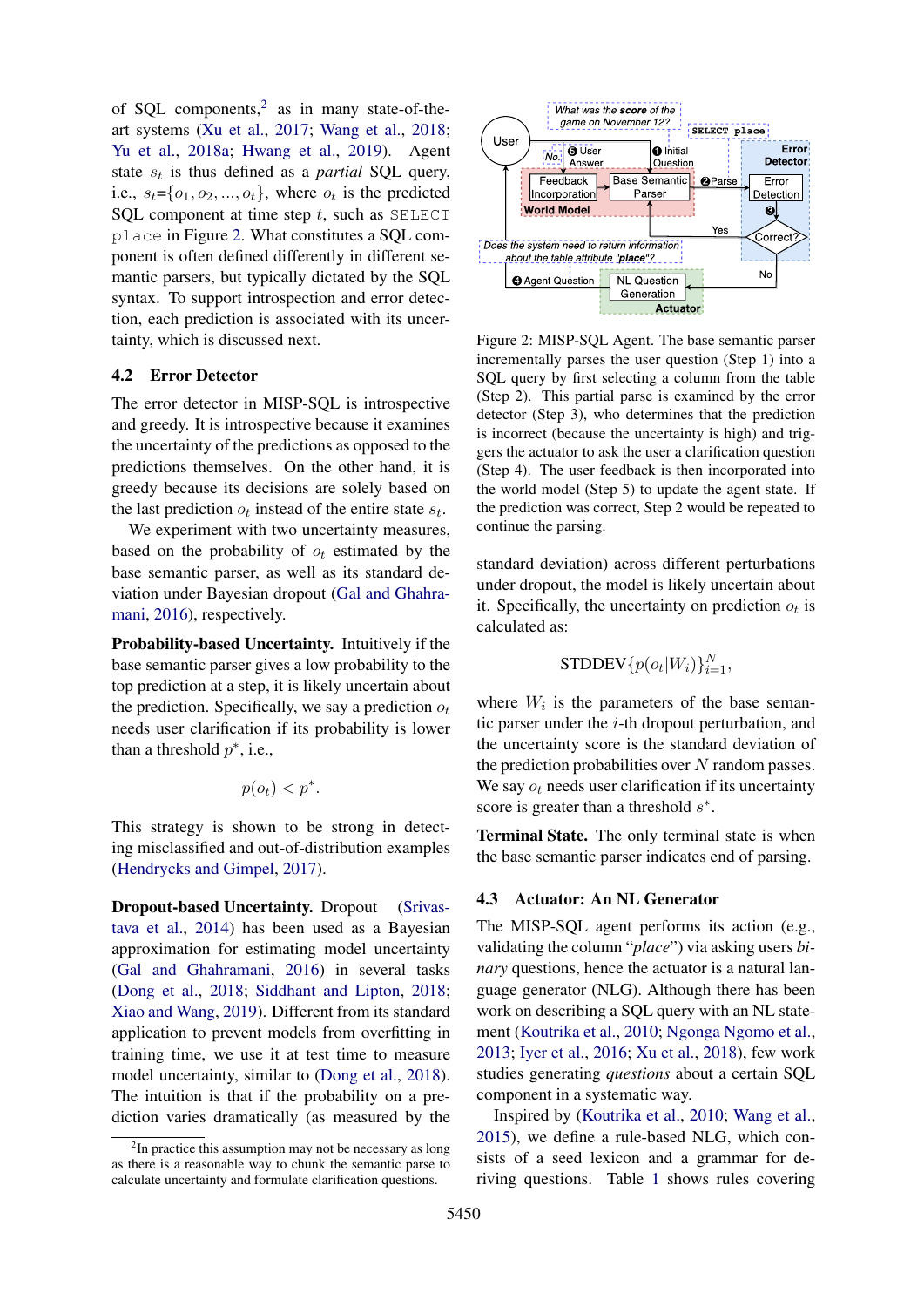| [Lexicon]                                                                                                               |
|-------------------------------------------------------------------------------------------------------------------------|
| is greater than equals to is less than $\rightarrow$ OP[> = <]                                                          |
| sum of values in average value in number of minimum value in maximum value in $\rightarrow$ AGG[sum avg count  min max] |
| [Grammar]                                                                                                               |
| " $col$ " $\rightarrow$ COL[col]                                                                                        |
| Does the system need to return information about COL[col] ? $\rightarrow$ Q[col] SELECT agg? col]                       |
| Does the system need to return AGG[aqq] COL[col] ? $\rightarrow$ Q[aqq  SELECT aqq col]                                 |

Does the system need to return a value after any mathematical calculations on COL[col] ?  $\rightarrow$  Q[agg=None||SELECT col] Does the system need to consider any conditions about COL[col] ?  $\rightarrow$  Q[col||WHERE col op val] The system considers the following condition: COL[col] OP[op] a value. Is this condition correct?  $\rightarrow Q[op]$ WHERE col op val] The system considers the following condition: COL[col] OP[op] val. Is this condition correct?  $\rightarrow Q[val]$ WHERE col op val]

Table 1: Domain-general lexicon and grammar for NL generation in MISP-SQL (illustrated for WikiSQL; a more comprehensive grammar for Spider can be found in Appendix A).

SQL queries on WikiSQL (Zhong et al., 2017). The seed lexicon defines NL descriptions for basic SQL elements in the form of " $n \rightarrow t[p]$ ", where n is an NL phrase,  $t$  is a pre-defined syntactic category and  $p$  is either an aggregator (e.g.,  $\alpha v q$ ) or an operator (e.g.,  $>$ ). For example, "is greater than  $\rightarrow$  OP[>]" specifies a phrase "is greater than" to describe the operator ">". In MISP-SQL, we consider four syntactic categories: AGG for aggregators, OP for operators, COL for columns and Q for generated questions. However, it can be extended with more lexicon entries and grammar rules to accommodate more complex SQL in Spider (Yu et al., 2018c), which we show in Appendix A.

The grammar defines rules to derive questions. Each column is described by itself (i.e., the column name). Rules associated with each Q-typed item "Q[v $||C$ Lause]" constructs an NL question asking about  $v$  in Clause. The Clause is the necessary context to formulate meaningful questions. Figure 3 shows a derivation example. Note that, both the lexicon and the grammar in our system are domain-agnostic in the sense that it is not specific to any database. Therefore, it can be reused for new domains in the future. Databasespecific rules, such as naming each column with a more canonical phrase (rather than the column name), are also possible.

#### 4.4 World Model

The agent incorporates user feedback and updates its state with a world model. Different from DialSQL which trains an additional neural network, the MISP-SQL agent directly employs the base semantic parser to transition states, which saves additional training efforts.

As introduced in Section 4.3, the agent raises a binary question to the user about a predicted SQL component  $o_t$ . Therefore, the received user feed-



Figure 3: Deriving an NL question about the aggregator max in the clause "SELECT max(age)" from the rooted Q-typed item .

back either confirms the prediction or negates it. In the former case, the state is updated by proceeding to the next decoding step, i.e.,  $s_{t+1} = \{o_1, ..., o_n\}$  $o_t, o_{t+1}$ , where  $o_{t+1}$  is the predicted next component and  $s_{t+1}$  shows the updated partial parse. In the latter case, the user feedback is incorporated to constrain the search space of the base parser (i.e., forbidding the parser from making the same wrong prediction), based on which the parser refreshes its prediction and forms a new state  $s_{t+1} = \{o_1, ...,$  $o_{t-1}, o_{t+1}$ }, where  $o_{t+1}$  is a predicted alternative to replace  $o_t$ . To avoid being trapped in a large search space, for each SQL component, we consider a maximum number of  $K$  alternatives (in addition to the original prediction) to solicit user feedback on.

### 5 Experiments

We apply our approach to the task of mapping natural language questions to SQL queries. In this section, we first describe the basic setup, including the datasets and the base semantic parsers, followed by the system results on both simulated and real users.

#### 5.1 Experimental Setup

We evaluate our proposed MISP-SQL agent on WikiSQL (Zhong et al., 2017), which contains 80,654 hand-annotated pairs of  $\langle NL \rangle$  question,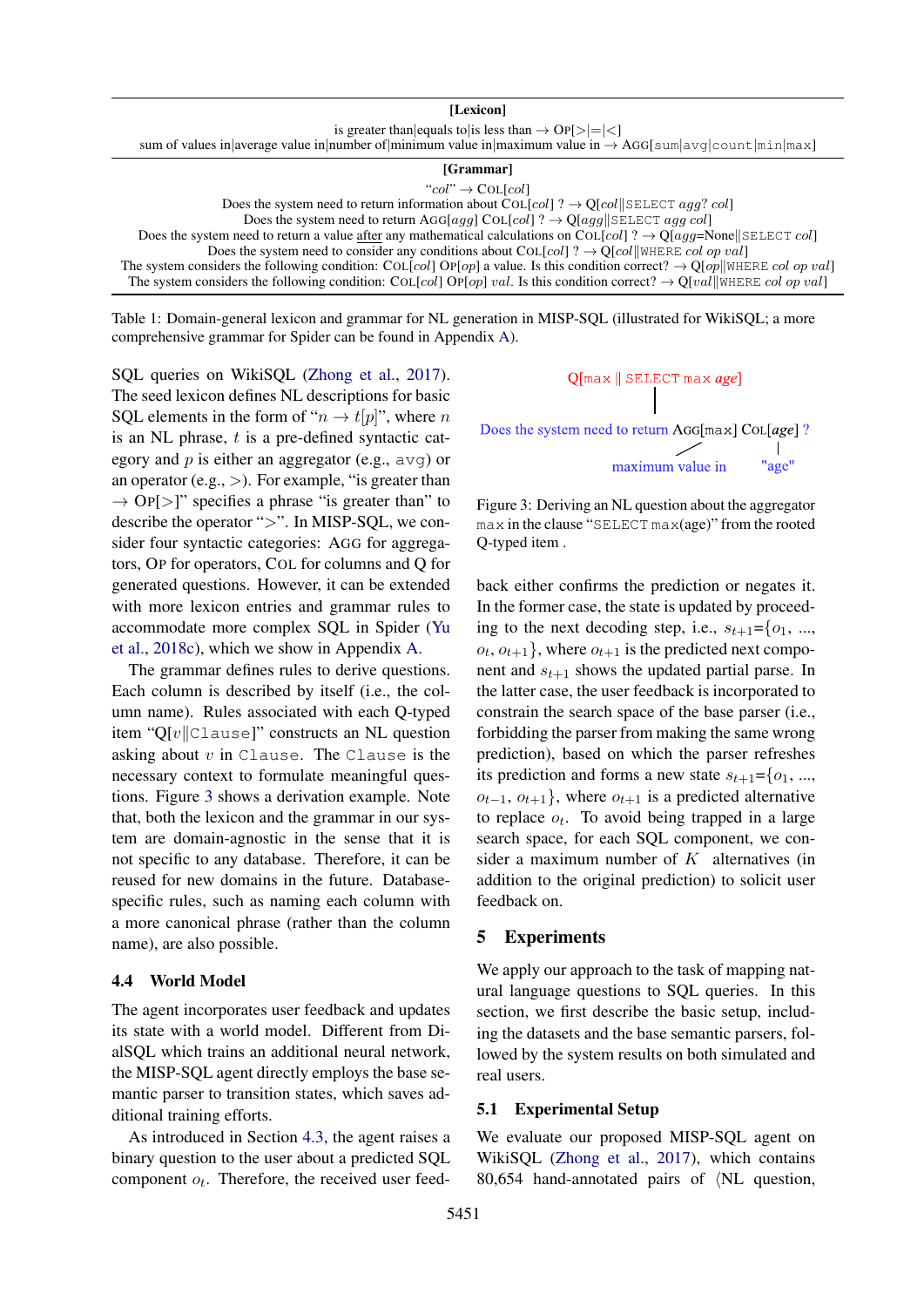|                                                               | <b>SOLNet</b>     |                |                | SOLova            |                |                |
|---------------------------------------------------------------|-------------------|----------------|----------------|-------------------|----------------|----------------|
| <b>System</b>                                                 | $Acc_{\text{am}}$ | $Acc_{ex}$     | Avg. $#q$      | $Acc_{\text{cm}}$ | $Acc_{ex}$     | Avg. $#q$      |
| no interaction                                                | 0.615             | 0.681          | N/A            | 0.797             | 0.853          | N/A            |
| DialSOL                                                       | 0.690             | N/A            | 2.4            | N/A               | N/A            | N/A            |
| $MISP-SQL^{Unlimit10}$<br>$\text{MISP-SQL}^{\text{Unlimit3}}$ | 0.932<br>0.870    | 0.948<br>0.900 | 7.445<br>7.052 | 0.985<br>0.955    | 0.991<br>0.974 | 6.591<br>6.515 |
| MISP-SQL $p^*$ =0.95<br>MISP-SQL $p^*$ =0.8                   | 0.782<br>0.729    | 0.824<br>0.779 | 1.713<br>1.104 | 0.912<br>0.880    | 0.939<br>0.914 | 0.773<br>0.488 |

Table 2: Simulation evaluation of MISP-SQL (based on SQLNet or SQLova) on WikiSQL Test set. "MISP-SQL<sup>p\*=X</sup>" denotes our agent with probability-based error detection (threshold at X). "MISP-SQL<sup>UnlimitK</sup>" denotes a variant that asks questions for every component, with up to  $K + 1$  questions per component.

 $SQL$  query $\rangle$ , distributed across 24,241 tables from Wikipedia. Our experiments follow the same data split as in (Zhong et al., 2017).

We experiment MISP-SQL with two base semantic parsers: SQLNet (Xu et al., 2017) and SQLova (Hwang et al., 2019). Unlike in Dial-SQL's evaluation (Gur et al., 2018), we do not choose Seq2SQL (Zhong et al., 2017) as a base parser but SQLova instead, because it achieves similar performance as SQLNet while SQLova is currently the best open-sourced model on WikiSQL, which can give us a more comprehensive evaluation. For each of the two base semantic parsers, we test our agent with two kinds of error detectors, based on prediction probability and Bayesian dropout, respectively (Section 4.2). We tune the threshold  $p^*$  within 0.5  $\sim$  0.95 and  $s^*$ within 0.01  $\sim$  0.2. Particularly for uncertaintybased detection measured by Bayesian dropout, the number of passes  $N$  is set to 10, with a dropout rate 0.1. The dropout layers are applied at the same positions as when each semantic parser is trained. When the agent interacts with users, the maximum number of alternative options (in addition to the original prediction) per component,  $K$ , is set to 3. If the user negates all the  $K + 1$  predicted candidates, the agent will keep the original prediction, as in (Gur et al., 2018).

#### 5.2 Simulation Evaluation

In simulation evaluation, each agent interacts with a *simulated* user, who gives a yes/no answer based on the ground-truth SQL query. If the agent fails to correct its predictions in three consecutive interaction turns, the user will leave the interaction early and the agent has to finish the remaining generation without further help from the user.

Overall Comparison. We first compare MISP-SQL with the two base semantic parsers without

interactions in Table 2. For SQLNet, we also compare our system with the reported performance of DialSQL (Gur et al., 2018, Table 4). However, since DialSQL is not open-sourced and it is not easy to reproduce it, we are unable to adapt it to SQLova for more comparisons. Following (Xu et al., 2017; Hwang et al., 2019), we evaluate the SQL query match accuracy (" $Acc_{qm}$ ", after converting the query into its canonical form) and the execution accuracy (" $Acc_{ex}$ ") of each agent. "Avg. #q" denotes the average number of questions per query. For any base parser, MISP-SQL improves their performance by interacting with users. Particularly for SQLNet, MISP-SQL outperforms the DialSQL system with only *half* the number of questions (1.104 vs. 2.4), and has a much simpler design without the need of training an extra model (besides training the base parser, which DialSQL needs to do as well). Our agent can even boost the strong performance of SQLova from 85% to 94% in execution accuracy, with merely 0.773 questions per query.

We also present an "upper-bounded" accuracy of our agent, when it does not adopt any error detector and asks questions about *every* component with at most 10 ("MISP-SOL<sup>Unlimit10</sup>") or 3 ("MISP-SQL<sup>Unlimit3</sup>") alternatives. Interestingly, even for the weaker SQLNet parser, most true predictions have already been contained within the top 10 options (giving 0.932 query match accuracy). When equipped with the stronger SQLova parser, the agent has a potential to boost the execution accuracy to around 100% by considering only the top 3 options of every prediction. The complete results can be found in Appendix B.

Error Detector Comparison. We then compare the probability-based and dropout-based error detectors in Figure 4, where each marker indicates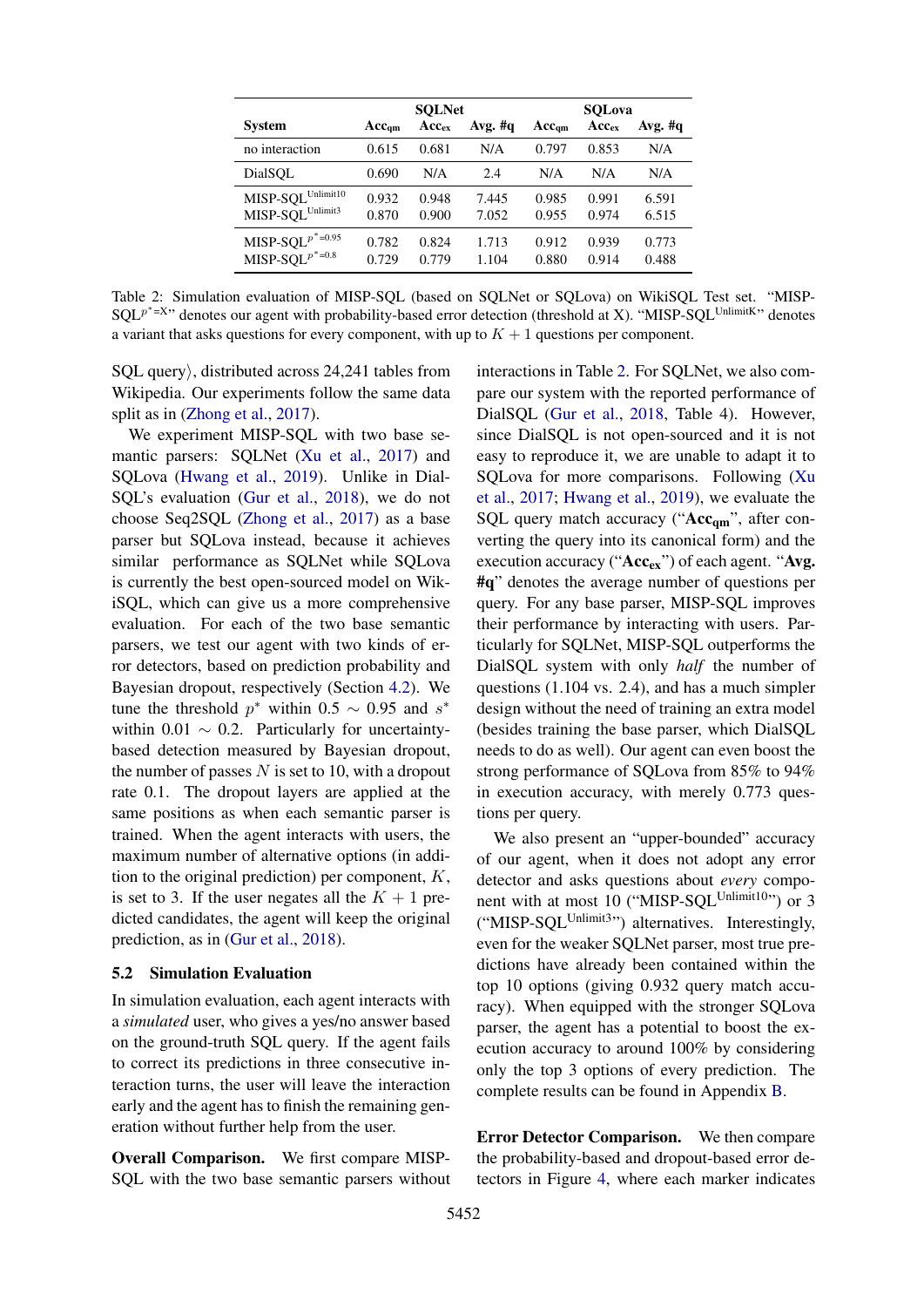

Figure 4: Comparison of probability- and dropoutbased error detection.

the agent's accuracy and the average number of questions it needs under a certain error detection threshold. Consistently for both SQLNet and SQLova, the probability-based error detector can achieve the same accuracy with a lower number of questions than the dropout-based detector. It is also observed that this difference is greater in terms of query match accuracy, around 0.15  $\sim$ 0.25 for SQLNet and 0.1  $\sim$  0.15 for SQLova. A more direct comparison of various settings under the same average number of questions can be found in Appendix C.

To better understand how each kind of error detectors works, we investigate the portion of questions that each detector spends on *right* predictions (denoted as "Qr"). An ideal system should ask fewer questions on right predictions while identify more truly incorrect predictions to fix the mistakes. We present the question distributions of the various systems in Table 3. One important conclusion drawn from this table is that probability-based error detection is much more effective on identifying incorrect predictions. Consider the system using probability threshold 0.5 for error detection  $(i.e., "p*=0.5")$  and the one using dropout-based error detector with a threshold  $0.2$  (i.e., " $s^*$ =0.2") on SQLNet. When both systems ask around the same number of questions during the interaction, the former spends only 16.9% of unnecessary questions on correct predictions  $(Q_r)$ , while the latter asks twice amount of them (32.1%). Similar situations are also observed for SQLova. It is also notable that, when the probability threshold is lower (which results in a fewer total number of questions), the portion of questions on right actions drops significantly (e.g., from 23.0% to 16.9% when the threshold changes from 0.8 to 0.5 on SQLNet). However, this portion remains almost unchanged for dropout-based error detection.

| <b>SOLNet</b> |           |                    | <b>SOLova</b> |         |                    |  |
|---------------|-----------|--------------------|---------------|---------|--------------------|--|
| <b>System</b> | Avg. $#q$ | $\mathbf{O}_{r}\%$ | <b>System</b> | Avg. #q | $\mathbf{O}_{r}\%$ |  |
| $p^* = 0.8$   | 1.099     | 23.0%              | $p^* = 0.8$   | 0.484   | 28.9%              |  |
| $p^* = 0.5$   | 0.412     | 16.9%              | $p^* = 0.5$   | 0.220   | 18.4%              |  |
| $s^* = 0.07$  | 1.156     | 34.5%              | $s^* = 0.03$  | 0.489   | 50.4%              |  |
| $s^* = 0.2$   | 0.406     | 32.1%              | $s^* = 0.05$  | 0.306   | 52.5%              |  |

Table 3: Portion of interaction questions on right predictions  $(Q_r \%)$  for each agent setting on WikiSQL Dev set (smaller is better). " $p^*/s^* = X$ " denotes our agent with probability/dropout-based error detection (threshold at X).

### 5.3 Extend to Complex SQL Generation

A remarkable characteristic of MISP-SQL is its generalizability, as it makes the best use of the base semantic parser and requires no extra model training. To verify it, we further experiment MISP-SQL on the more complex text-to-SQL dataset "Spider" (Yu et al., 2018c). The dataset consists of 10,181 questions on multi-domain databases, where SQL queries can contain complex keywords such as GROUP BY or join several tables. We extend the NLG lexicon and grammar (Section 4.3) to accommodate this complexity, with details shown in Appendix A.

We adopt SyntaxSQLNet (Yu et al., 2018b) as the base parser. $3$  In our experiments, we follow the same database split as in (Yu et al., 2018c) and report the Exact Matching accuracy ("Acc<sub>em</sub>") on Dev set.<sup>4</sup> Other experimental setups remain the same as when evaluating MISP-SQL on WikiSQL. Table 4 shows the results.

We first observe that, via interactions with simulated users, MISP-SQL improves SyntaxSQL-Net by 10% accuracy with reasonably 3 questions per query. However, we also realize that, unlike on WikiSQL, in this setting, the probabilitybased error detector requires more questions than the Bayesian uncertainty-based detector. This can be explained by the inferior performance of the base SyntaxSQLNet parser (merely 20% accuracy without interaction). In fact, the portion of questions that the probability-based detector spends on right predictions  $(Q_r)$  is still half of that the dropout-based detector asks (12.8% vs. 24.8%). However, it wastes around 60% of questions on unsolvable wrong predictions. This typically hap-

<sup>&</sup>lt;sup>3</sup>We chose SyntaxSQLNet because it was the best model by the paper submission time. In principle, our framework can also be applied to more sophisticated parsers such as (Bogin et al., 2019; Guo et al., 2019).

<sup>&</sup>lt;sup>4</sup>We do not report results on Spider test set since it is not publicly available.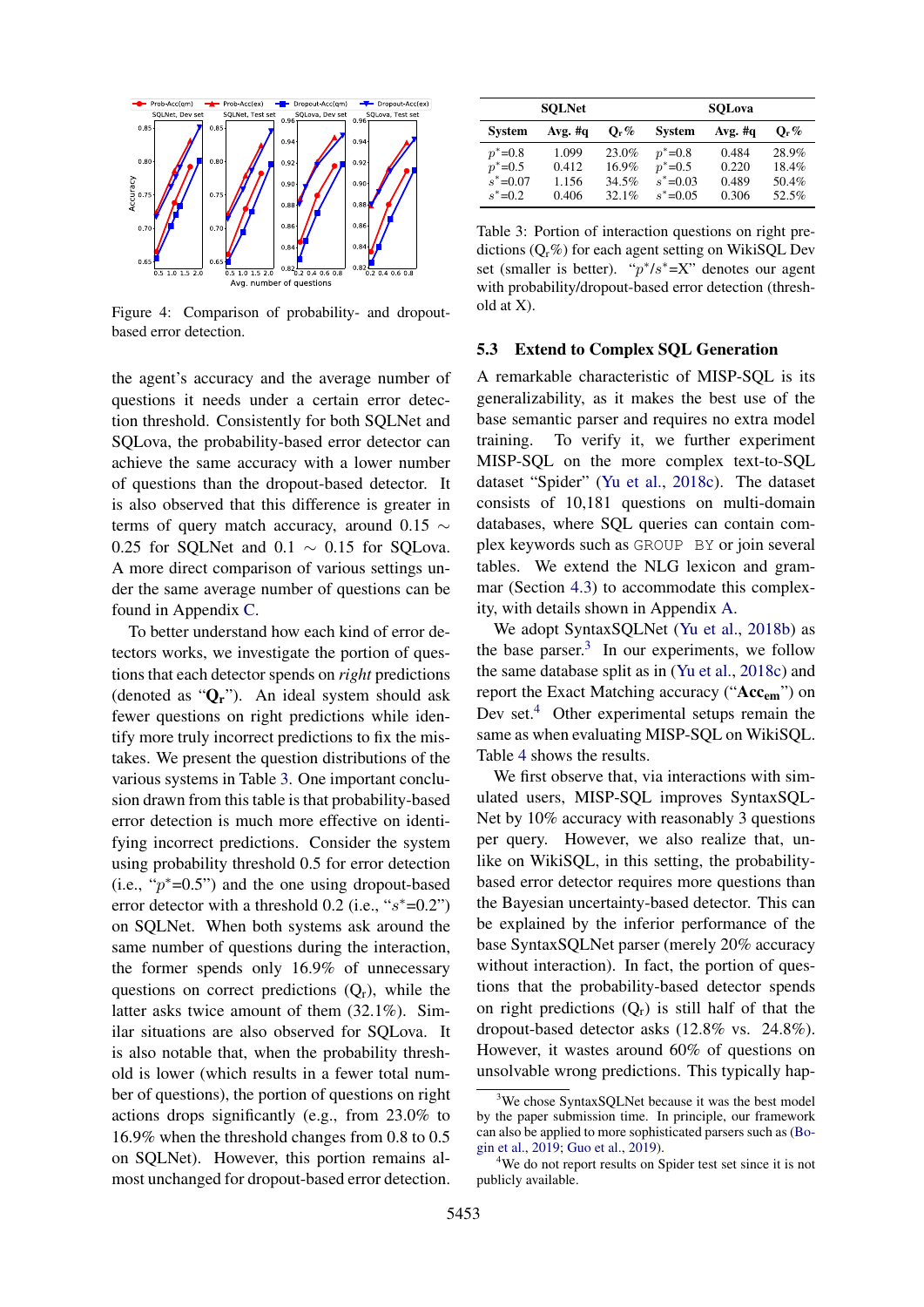| <b>System</b>                             | Acc <sub>em</sub> | Avg. $#q$ |
|-------------------------------------------|-------------------|-----------|
| no interaction                            | 0.190             | N/A       |
| MISP-SQL Unlimit10                        | 0.522             | 14.878    |
| MISP-SQL Unlimit3                         | 0.382             | 11.055    |
| MISP-SQL $p^*$ =0.95                      | 0.300             | 3.908     |
| MISP-SQL $p^*$ =0.8                       | 0.268             | 3.056     |
| MISP-SQL <sup><math>s^*</math>=0.01</sup> | 0.315             | 3.815     |
| MISP-SQL <sup><math>s^*</math>=0.03</sup> | 0.290             | 2.905     |

Table 4: Simulation evaluation of MISP-SQL (built on SyntaxSQLNet) on Spider Dev set.

pens when the base parser is not strong enough, i.e., cannot rank the true option close to the top, or when there are unsolved wrong precedent predictions (e.g., in "WHERE col op val", when col is wrong, whatever *op/val* following it is wrong). This issue can be alleviated when more advanced base parsers are adopted in the future.

## 5.4 Human Evaluation

We further conduct human user study to evaluate the MISP-SQL agent. Our evaluation setting largely follows Gur et al. (2018). For each base semantic parser, we randomly sample 100 examples from the corresponding dataset (either WikiSQL Test set or Spider Dev set) and ask three human evaluators, who are graduate students with only rudimentary knowledge of SQL based on our survey, to work on each example and then report the averaged results. We present to the evaluators the initial natural language question and allow them to view the table headers to better understand the question intent. On Spider, we also show the name of the database tables. We select error detectors based on the simulation results: For SQLNet and SQLova, we equip the agent with a probabilitybased error detector (threshold at 0.95); for SyntaxSQLNet, we choose a Bayesian uncertaintybased error detector (threshold at 0.03). As in the simulation evaluation, we cannot directly compare with DialSQL in human evaluation because the code is not yet publicly available.

Table 5 shows the results. In all settings, MISP-SQL improves the base parser's performance, demonstrating the benefit of involving human interaction. However, we also notice that the gain is not as large as in simulation, especially on SQLova. Through interviews with the human evaluators, we found that the major reason is that they sometimes had difficulties understanding the true intent of some test questions that are ambigu-

| System                | $Acc_{qm/cm}$ | $Acc_{ex}$ | Avg. $\#q$ |  |  |  |
|-----------------------|---------------|------------|------------|--|--|--|
| <b>SQLNet</b>         |               |            |            |  |  |  |
| no interaction        | 0.580         | 0.660      | N/A        |  |  |  |
| MISP-SOL (simulation) | 0.770         | 0.810      | 1.800      |  |  |  |
| MISP-SQL (real user)  | 0.633         | 0.717      | 1.510      |  |  |  |
| SOLova                |               |            |            |  |  |  |
| no interaction        | 0.830         | 0.890      | N/A        |  |  |  |
| MISP-SOL (simulation) | 0.920         | 0.950      | 0.550      |  |  |  |
| MISP-SOL (real user)  | 0.837         | 0.880      | 0.533      |  |  |  |
| $+$ w/ full info.     | 0.907         | 0.937      | 0.547      |  |  |  |
| <b>SyntaxSQLNet</b>   |               |            |            |  |  |  |
| no interaction        | 0.180         | N/A        | N/A        |  |  |  |
| MISP-SOL (simulation) | 0.290         | N/A        | 2.730      |  |  |  |
| MISP-SQL (real user)  | 0.230         | N/A        | 2.647      |  |  |  |

Table 5: Human evaluation on 100 random examples for MISP-SQL agents based on SQLNet, SQLova and SyntaxSQLNet, respectively.

ous, vague, or contain entities they are not familiar with. We believe this reflects a general challenge of setting up human evaluation for semantic parsing that is close to the real application setting, and thus set forth the following discussion.

### 5.5 Discussion on Future Human Evaluation

Most human evaluation studies for (interactive) semantic parsers so far (Chaurasia and Mooney, 2017; Gur et al., 2018; Su et al., 2018; Yao et al., 2019) use pre-existing test questions (e.g., from datasets like WikiSQL). However, this introduces an undesired discrepancy, that is, human evaluators may not necessarily be able to understand the true intent of the given questions in an faithful way, especially when the question is ambiguous, vague, or containing unfamiliar entities.

This discrepancy is clearly manifested in our human evaluation with SQLova (Table 5). When the base parser is strong, many of the remaining incorrectly parsed questions are challenging not only for the base parser but also for human evaluators. We manually examined the situations where evaluators made a different choice than the simulator and found that 80% of such choices happened when the initial question is ambiguous or the gold SQL annotation is wrong. For example, for the question "*name the city for kanjizaˇ* " it is unlikely for human evaluators to know that "kanjiža" is an "Urban Settlement" without looking at the table content or knowing the specific background knowledge beforehand. This issue has also been reported as the main limitation to further improve SQLova (Hwang et al., 2019), which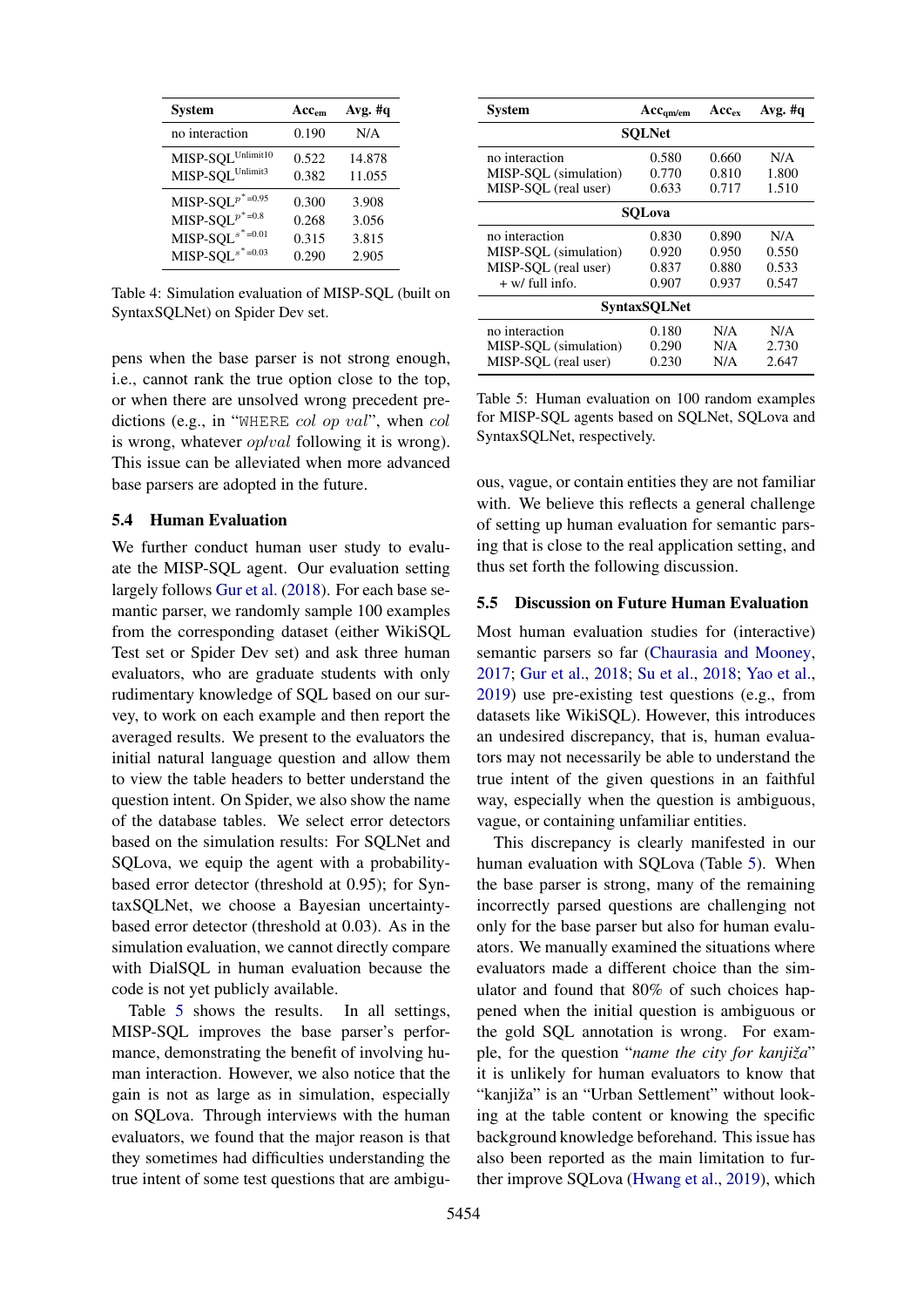could in principle be resolved by human interactions if the users have a clear and consistent intent in mind. To verify this, we conduct an additional experiment with SQLova where human evaluators can view the table content as well as the gold SQL query before starting the interaction to better understand the true intent (denoted as "w/ full info" in Table 5). As expected, the MISP-SQL agent performs much better (close to simulation) when users know what they are asking. It further confirms that a non-negligible part of the accuracy gap between simulation and human evaluation is due to human evaluators not fully understanding the question intent and giving false feedback.

To alleviate this discrepancy, a common practice is to show human evaluators the schema of the underlying database, as Gur et al. (2018) and we did (Section 5.4), but it is still insufficient, especially for entity-related issues (e.g., "kanjiža"). On the other hand, while exposing human evaluators to table content helps resolve the entity-related issues, it is likely to introduce undesired biases in favor of the system under test (i.e., "overexposure"), since human evaluators may then be able to give more informative feedback than real users.

To further reduce the discrepancy between human evaluation and real use cases, one possible solution is to ask human evaluators to come up with questions from scratch (instead of using preexisting test questions), which guarantees intent understanding. While this solution may still require exposure of table content to evaluators (such that they can have some sense of each table attribute), overexposure can be mitigated by showing them only part (e.g., just a few rows) of the table content, similar to the annotation strategy by Zhong et al. (2017). Furthermore, the reduced controllability on the complexity of the evaluatorcomposed questions can be compensated by conducting human evaluation in a larger scale. We plan to explore this setting in future work.

## 6 Conclusion and Future Work

This work proposes a new and unified framework for the interactive semantic parsing task, named MISP, and instantiates it successfully on the textto-SQL task. We outline several future directions to further improve MISP-SQL and develop MISP systems for other semantic parsing tasks:

Improving Agent Components. The flexibility of MISP allows improving on each agent compo-

nent separately. Take the error detector for example. One can augment the probability-based error detector in MISP-SQL with probability calibration, which has been shown useful in aligning model confidence with its reliability (Guo et al., 2017). One can also use learning-based approaches, such as a reinforced decision policy (Yao et al., 2019), to increase the rate of identifying wrong and solvable predictions.

Lifelong Learning for Semantic Parsing. Learning from user feedback is a promising solution for lifelong semantic parser improvement (Iyer et al., 2017; Padmakumar et al., 2017; Labutov et al., 2018). However, this may lead to a non-stationary environment (e.g., changing state transition) from the perspective of the agent, making its training (e.g., error detector learning) unstable. In the context of dialog systems, Padmakumar et al. (2017) suggests that this effect can be mitigated by jointly updating the dialog policy and the semantic parser batchwisely. We leave exploring this aspect in our task to future work.

Scaling Up. It is important for MISP agents to scale to larger backend data sources (e.g., knowledge bases like Freebase or Wikidata). To this end, one can improve MISP from at least three aspects: (1) using more intelligent interaction designs (e.g., free-form text as user feedback) to speed up the hypothesis space searching globally, (2) strengthening the world model to nail down a smaller set of plausible hypotheses based on both the initial question and user feedback, and (3) training the agent to learn to improve the parsing accuracy while minimizing the number of required human interventions over time.

## Acknowledgments

This research was sponsored in part by the Army Research Office under cooperative agreements W911NF-17-1-0412, NSF Grant IIS1815674, Fujitsu gift grant, and Ohio Supercomputer Center (Center, 1987). The views and conclusions contained herein are those of the authors and should not be interpreted as representing the official policies, either expressed or implied, of the Army Research Office or the U.S. Government. The U.S. Government is authorized to reproduce and distribute reprints for Government purposes notwithstanding any copyright notice herein.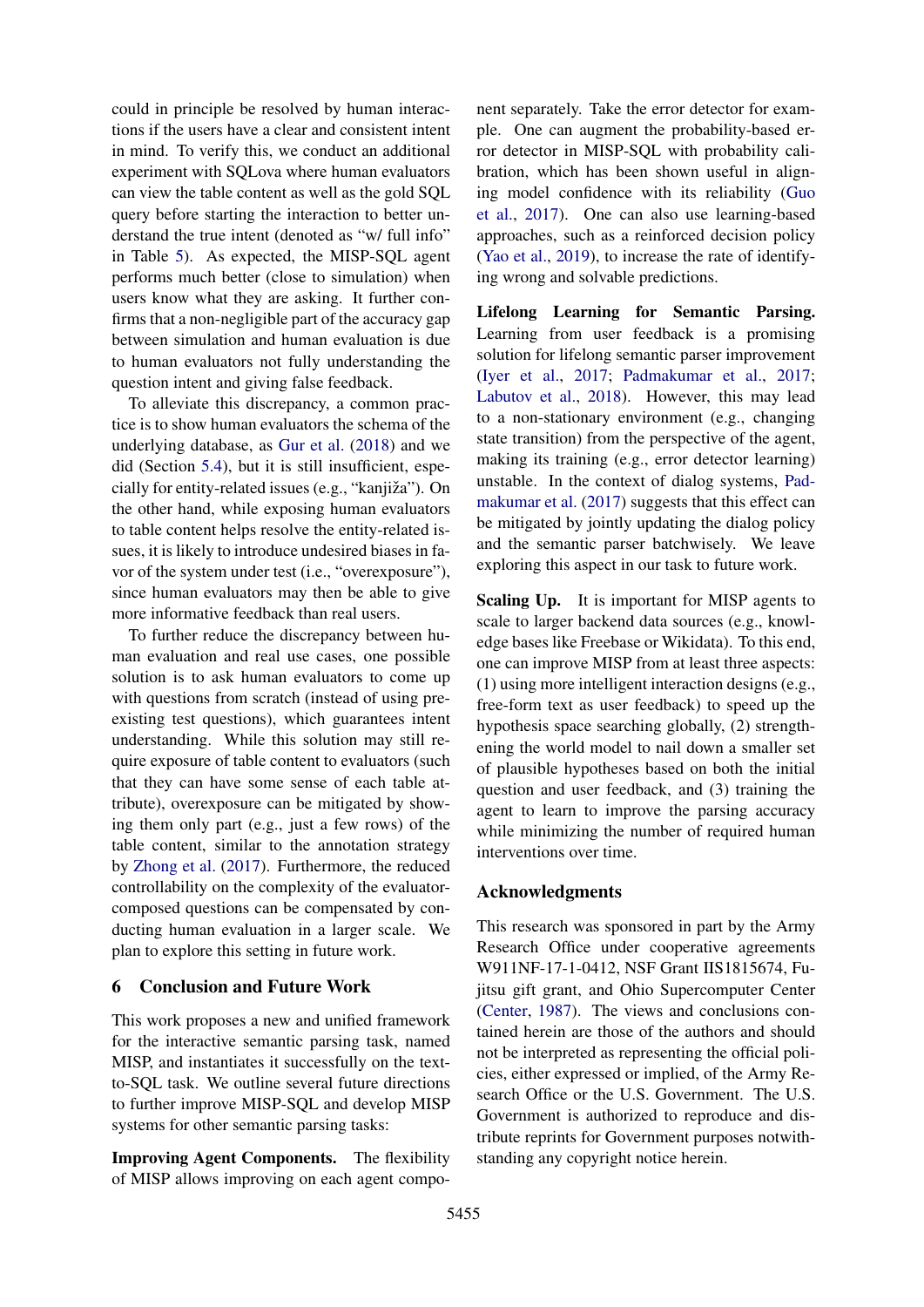#### References

- Yoav Artzi and Luke Zettlemoyer. 2013. Weakly supervised learning of semantic parsers for mapping instructions to actions. *Transactions of the Association for Computational Linguistics*, 1:49–62.
- Jonathan Berant, Andrew Chou, Roy Frostig, and Percy Liang. 2013. Semantic parsing on freebase from question-answer pairs. In *Proceedings of the 2013 Conference on Empirical Methods in Natural Language Processing*, pages 1533–1544.
- Jonathan Berant, Daniel Deutch, Amir Globerson, Tova Milo, and Tomer Wolfson. 2019. Explaining queries over web tables to non-experts. In *Proceedings of the 35th IEEE International Conference on Data Engineering (ICDE)*.
- Ben Bogin, Matt Gardner, and Jonathan Berant. 2019. Representing schema structure with graph neural networks for text-to-SQL parsing. In *Proceedings of the 57th Annual Meeting of the Association for Computational Linguistics*, pages 4560–4565.
- Giovanni Campagna, Rakesh Ramesh, Silei Xu, Michael Fischer, and Monica S Lam. 2017. Almond: The architecture of an open, crowdsourced, privacy-preserving, programmable virtual assistant. In *Proceedings of the 26th International Conference on World Wide Web*, pages 341–350. International World Wide Web Conferences Steering Committee.
- Ohio Supercomputer Center. 1987. Ohio supercomputer center. [http://osc.edu/ark:](http://osc.edu/ark:/19495/f5s1ph73) [/19495/f5s1ph73](http://osc.edu/ark:/19495/f5s1ph73).
- Shobhit Chaurasia and Raymond J Mooney. 2017. Dialog for language to code. In *Proceedings of the Eighth International Joint Conference on Natural Language Processing (Volume 2: Short Papers)*, pages 175–180.
- Jacob Devlin, Ming-Wei Chang, Kenton Lee, and Kristina Toutanova. 2019. BERT: Pre-training of deep bidirectional transformers for language understanding. In *Proceedings of the 2019 Conference of the North American Chapter of the Association for Computational Linguistics: Human Language Technologies, Volume 1 (Long and Short Papers)*, pages 4171–4186.
- Li Dong and Mirella Lapata. 2016. Language to logical form with neural attention. In *Proceedings of the 54th Annual Meeting of the Association for Computational Linguistics (Volume 1: Long Papers)*, volume 1, pages 33–43.
- Li Dong, Chris Quirk, and Mirella Lapata. 2018. Confidence modeling for neural semantic parsing. In *Proceedings of the 56th Annual Meeting of the Association for Computational Linguistics (Volume 1: Long Papers)*, volume 1, pages 743–753.
- Catherine Finegan-Dollak, Jonathan K Kummerfeld, Li Zhang, Karthik Ramanathan, Sesh Sadasivam,

Rui Zhang, and Dragomir Radev. 2018. Improving text-to-SQL evaluation methodology. In *Proceedings of the 56th Annual Meeting of the Association for Computational Linguistics (Volume 1: Long Papers)*, pages 351–360.

- Yarin Gal and Zoubin Ghahramani. 2016. Dropout as a Bayesian approximation: Representing model uncertainty in deep learning. In *international conference on machine learning*, pages 1050–1059.
- Chuan Guo, Geoff Pleiss, Yu Sun, and Kilian Q Weinberger. 2017. On calibration of modern neural networks. In *Proceedings of the 34th International Conference on Machine Learning-Volume 70*, pages 1321–1330. JMLR. org.
- Jiaqi Guo, Zecheng Zhan, Yan Gao, Yan Xiao, Jian-Guang Lou, Ting Liu, and Dongmei Zhang. 2019. Towards complex text-to-SQL in crossdomain database with intermediate representation. In *Proceedings of the 57th Annual Meeting of the Association for Computational Linguistics*, pages 4524–4535.
- Izzeddin Gur, Semih Yavuz, Yu Su, and Xifeng Yan. 2018. DialSQL: Dialogue based structured query generation. In *Proceedings of the 56th Annual Meeting of the Association for Computational Linguistics (Volume 1: Long Papers)*, pages 1339–1349.
- David Ha and Jürgen Schmidhuber. 2018. World models. *ArXiv preprint arXiv:1803.10122*.
- Luheng He, Julian Michael, Mike Lewis, and Luke Zettlemoyer. 2016. Human-in-the-loop parsing. In *Proceedings of the 2016 Conference on Empirical Methods in Natural Language Processing*, pages 2337–2342.
- Dan Hendrycks and Kevin Gimpel. 2017. A baseline for detecting misclassified and out-of-distribution examples in neural networks. In *Proceedings of International Conference on Learning Representations*.
- Wonseok Hwang, Jinyeung Yim, Seunghyun Park, and Minjoon Seo. 2019. A comprehensive exploration on WikiSQL with table-aware word contextualization. *ArXiv preprint arXiv:1902.01069*.
- Srinivasan Iyer, Ioannis Konstas, Alvin Cheung, Jayant Krishnamurthy, and Luke Zettlemoyer. 2017. Learning a neural semantic parser from user feedback. In *Proceedings of the 55th Annual Meeting of the Association for Computational Linguistics (Volume 1: Long Papers)*, pages 963–973.
- Srinivasan Iyer, Ioannis Konstas, Alvin Cheung, and Luke Zettlemoyer. 2016. Summarizing source code using a neural attention model. In *Proceedings of the 54th Annual Meeting of the Association for Computational Linguistics (Volume 1: Long Papers)*, volume 1, pages 2073–2083.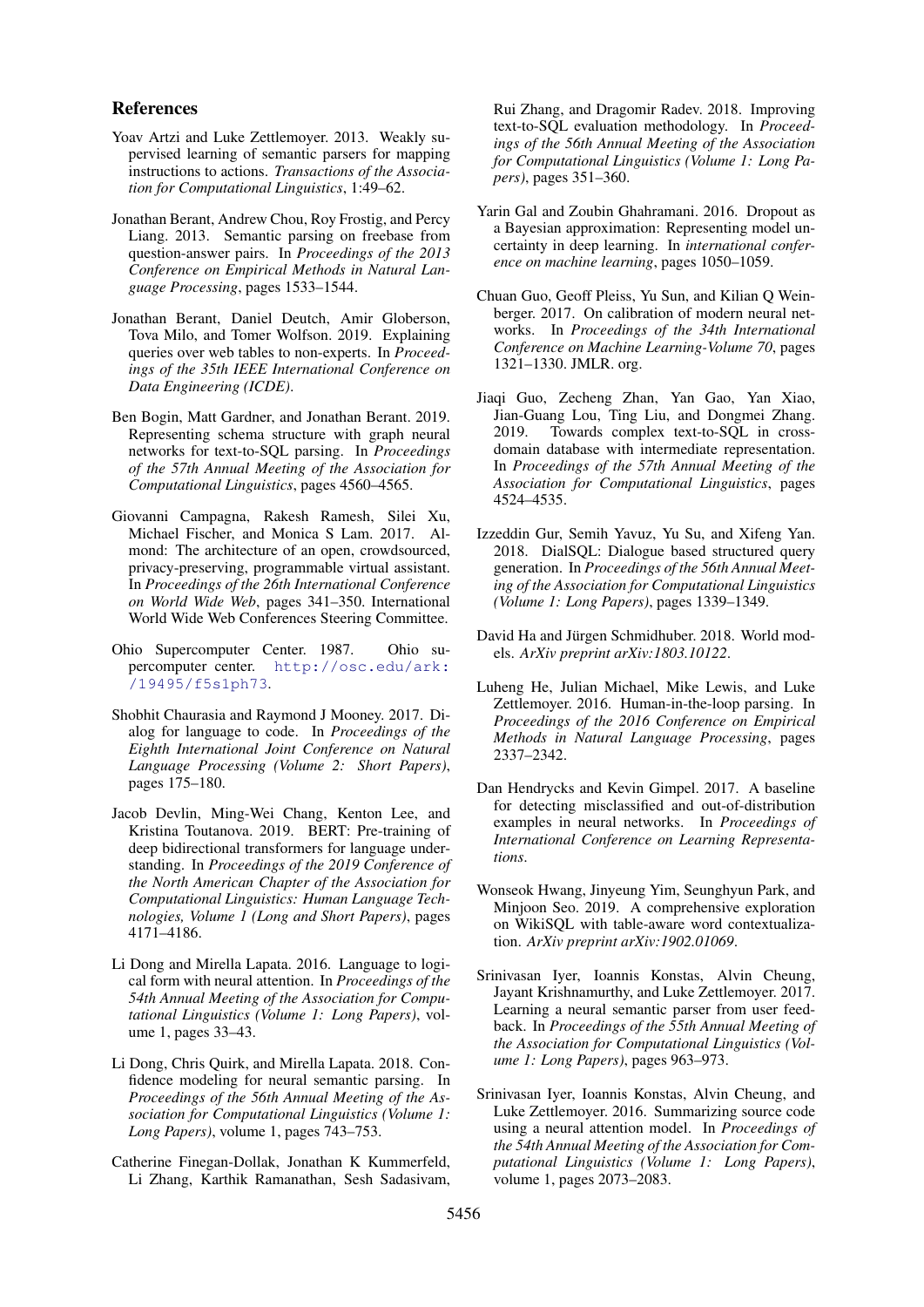- Georgia Koutrika, Alkis Simitsis, and Yannis E Ioannidis. 2010. Explaining structured queries in natural language. In *2010 IEEE 26th International Conference on Data Engineering (ICDE 2010)*, pages 333– 344. IEEE.
- Igor Labutov, Bishan Yang, and Tom Mitchell. 2018. Learning to learn semantic parsers from natural language supervision. In *Proceedings of the 2018 Conference on Empirical Methods in Natural Language Processing*, pages 1676–1690.
- Fei Li and HV Jagadish. 2014. Constructing an interactive natural language interface for relational databases. *Proceedings of the VLDB Endowment*, 8(1):73–84.
- Axel-Cyrille Ngonga Ngomo, Lorenz Bühmann, Christina Unger, Jens Lehmann, and Daniel Gerber. 2013. Sorry, I don't speak SPARQL: translating SPARQL queries into natural language. In *Proceedings of the 22nd international conference on World Wide Web*, pages 977–988. ACM.
- Aishwarya Padmakumar, Jesse Thomason, and Raymond J Mooney. 2017. Integrated learning of dialog strategies and semantic parsing. In *Proceedings of the 15th Conference of the European Chapter of the Association for Computational Linguistics: Volume 1, Long Papers*, pages 547–557.
- Chris Quirk, Raymond Mooney, and Michel Galley. 2015. Language to code: Learning semantic parsers for If-This-Then-That recipes. In *Proceedings of the 53rd Annual Meeting of the Association for Computational Linguistics and the 7th International Joint Conference on Natural Language Processing (Volume 1: Long Papers)*, volume 1, pages 878–888.
- Stuart Russell and Peter Norvig. 2009. Artificial intelligence: A modern approach.
- Aditya Siddhant and Zachary C Lipton. 2018. Deep Bayesian active learning for natural language processing: Results of a large-scale empirical study. In *Proceedings of the 2018 Conference on Empirical Methods in Natural Language Processing*, pages 2904–2909.
- Nitish Srivastava, Geoffrey Hinton, Alex Krizhevsky, Ilya Sutskever, and Ruslan Salakhutdinov. 2014. Dropout: a simple way to prevent neural networks from overfitting. *The Journal of Machine Learning Research*, 15(1):1929–1958.
- Yu Su, Ahmed Hassan Awadallah, Madian Khabsa, Patrick Pantel, Michael Gamon, and Mark Encarnacion. 2017. Building natural language interfaces to Web APIs. In *Proceedings of the 2017 ACM on Conference on Information and Knowledge Management*, pages 177–186. ACM.
- Yu Su, Ahmed Hassan Awadallah, Miaosen Wang, and Ryen W White. 2018. Natural language interfaces with fine-grained user interaction: A case study on web APIs. In *Proceedings of the International ACM*

*SIGIR Conference on Research and Development in Information Retrieval*.

- Jesse Thomason, Shiqi Zhang, Raymond J Mooney, and Peter Stone. 2015. Learning to interpret natural language commands through human-robot dialog. In *Twenty-Fourth International Joint Conference on Artificial Intelligence*.
- Chenglong Wang, Marc Brockschmidt, and Rishabh Singh. 2018. Pointing out SQL queries from text.
- Yushi Wang, Jonathan Berant, and Percy Liang. 2015. Building a semantic parser overnight. In *Proceedings of the 53rd Annual Meeting of the Association for Computational Linguistics and the 7th International Joint Conference on Natural Language Processing (Volume 1: Long Papers)*, volume 1, pages 1332–1342.
- Yijun Xiao and William Yang Wang. 2019. Quantifying uncertainties in natural language processing tasks. In *Proceedings of the AAAI Conference on Artificial Intelligence*, volume 33, pages 7322–7329.
- Kun Xu, Lingfei Wu, Zhiguo Wang, Yansong Feng, and Vadim Sheinin. 2018. SQL-to-text generation with graph-to-sequence model. In *Proceedings of the 2018 Conference on Empirical Methods in Natural Language Processing*, pages 931–936.
- Xiaojun Xu, Chang Liu, and Dawn Song. 2017. SQL-Net: Generating structured queries from natural language without reinforcement learning. *ArXiv preprint arXiv:1711.04436*.
- Ziyu Yao, Xiujun Li, Jianfeng Gao, Brian Sadler, and Huan Sun. 2019. Interactive semantic parsing for ifthen recipes via hierarchical reinforcement learning. In *Proceedings of the AAAI Conference on Artificial Intelligence*, volume 33, pages 2547–2554.
- Tao Yu, Zifan Li, Zilin Zhang, Rui Zhang, and Dragomir Radev. 2018a. TypeSQL: Knowledgebased type-aware neural text-to-SQL generation. In *Proceedings of the 2018 Conference of the North American Chapter of the Association for Computational Linguistics: Human Language Technologies, Volume 2 (Short Papers)*, pages 588–594.
- Tao Yu, Michihiro Yasunaga, Kai Yang, Rui Zhang, Dongxu Wang, Zifan Li, and Dragomir Radev. 2018b. SyntaxSQLNet: Syntax tree networks for complex and cross-domain text-to-SQL task. In *Proceedings of the 2018 Conference on Empirical Methods in Natural Language Processing*, pages 1653–1663.
- Tao Yu, Rui Zhang, Kai Yang, Michihiro Yasunaga, Dongxu Wang, Zifan Li, James Ma, Irene Li, Qingning Yao, Shanelle Roman, et al. 2018c. Spider: A large-scale human-labeled dataset for complex and cross-domain semantic parsing and text-to-SQL task. In *Proceedings of the 2018 Conference on Empirical Methods in Natural Language Processing*, pages 3911–3921.